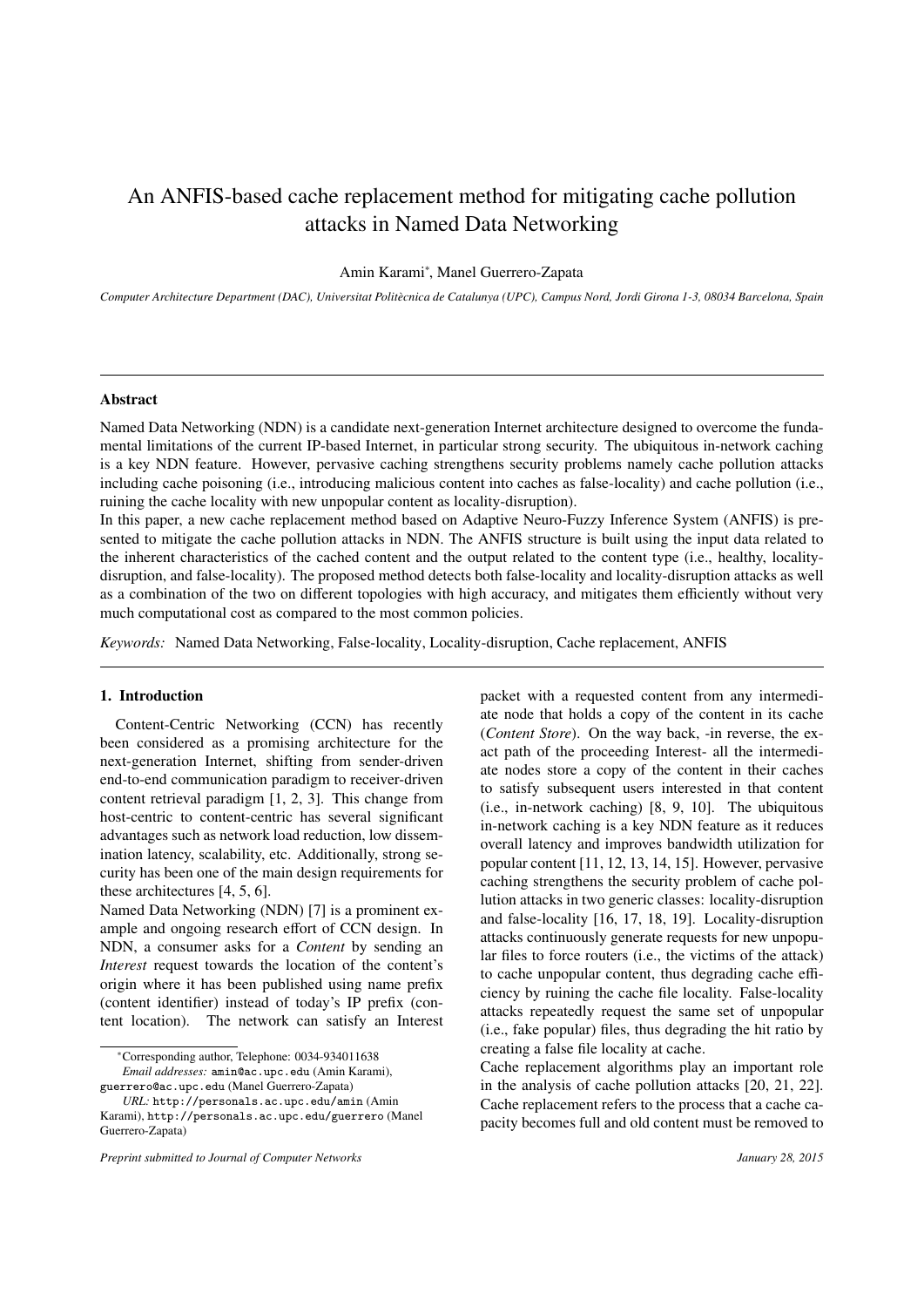make a space for new content. However, the most replacement algorithms and policies are susceptible to a subclass of pollution attacks [21, 22]. These algorithms and policies consider just one criterion and ignore other criteria that may influence on the caching efficiency and suffer from cache pollution attacks [23, 24, 25]. In this paper, a new cache replacement method in NDN is developed to detect and mitigate these two types of cache pollution attacks. The proposed method is based on the relationship between inherent characteristics of the cached content and the content type (i.e., attack or non-attack). Many researchers have proposed meaningful relationship between a series of nonlinear inputoutput data patterns using Adaptive Neuro-Fuzzy Inference System (ANFIS) [26, 27, 28, 29]. ANFIS is a beneficial method to handle linguistic concepts and find nonlinear relationships between inputs and outputs, which is a combination of the strength of Artificial Neural Network (ANN) and fuzzy systems [30, 31]. In ANFIS, neural networks extract automatically fuzzy rules from numerical data through the learning process, and the membership functions are adaptively adjusted. The whole proposed ANFIS-based cache replacement method contains three steps: the input-output data patterns are extracted from the NDN scenarios at first. The input features are the inherent characteristics and statistical data of the cached content, and the output is the numerical value which refer to the type of the content, i.e., locality-disruption, false-locality or healthy. After that, the accuracy of constructed ANFIS is verified under different cache pollution circumstances. And finally, the constructed model is established in a simulation environment to be integrated with NDN topologies as a novel cache replacement method to mitigate cache pollution attacks in a timely manner.

The main objective of the proposed method is to enable the caching efficiency through a novel nonlinear cache replacement method in the presence of the cache pollution attacks and satisfy some applied performance metrics. The evaluation through simulations shows that the proposed nonlinear cache replacement method based on ANFIS provides benefits in cache robustness and mitigating cache pollution attacks with high accuracy in a timely manner. We then illustrate that the proposed method provides a suitable compromise between overhead and applied performance metrics as compared to some common existing countermeasures.

The reminder of this paper is constructed as follows. In Section 2, a short overview of NDN is presented. Section 3 presents previous works on cache pollution attacks and countermeasures in NDN. ANFIS architecture is outlined in Section 4. The proposed ANFIS-based cache replacement method for mitigating cache pollution attacks is introduced in Section 5. Experimental setup, observations and results of the proposed method are studied in detail in Sections 6 and 7, respectively. At last, the conclusion is given in Section 8.

# 2. NDN overview

All communication in NDN is performed using two types of packets: *Interest* and *Content (Data)*. Both types of packets carry a name, which uniquely identifies a piece of data that can be carried in one data packet [7]. Data names in NDN are hierarchically structured, e.g., seven fragment of a YouTube video would be named /youtube/videos/B87Rdx9s2/7. Each NDN node maintains three major data structures: *Content Store*, *Pending Interest Table (PIT)*, and *Forwarding Information Base (FIB)*. To retrieve a content, a consumer sends an Interest packet using name prefix instead of today's IP prefix towards the location of the content's origin where it has been published. When a NDN router receives an Interest packet, it first checks its content store (i.e., temporary cache of Data packets for data retrieval efficiency). If there is no the requested content, the PIT table records the Interest's name, incoming interface(s), and outgoing interface(s) and then forwards the Interest packet using its FIB towards potential data sources. The PIT table holds all not yet satisfied Interest packets. The FIB is a name-prefix-based routing table to determine interfaces for forwarding incoming Interest packets based on the forwarding strategies. When an Interest packet is satisfied, on the reverse path of Interest, all the intermediate nodes remove the corresponding PIT table entry and cache the content in their content store to answer to probable same Interest requests from subsequent consumers [4, 32].

## 3. Related work

As a new Internet architecture proposal, there is very limited work recently regarding to mitigation of cache pollution attacks in NDN. Park et al. [18] propose a detection approach against locality disruption attacks using randomness checks of a matrix in CCN. They apply a filtering approach and a statistical sequential analysis (i.e., cumulative sum (CUSUM) algorithm) to detect low-rate attacks. Since the analysis is based on a very simple CCN scenario, the results cannot be extented to a larger CCN topology. Conti et al. [20] introduce a lightweight detection technique for detecting locality-disruption attacks. However, authors do not apply any reaction method for mitigating attacks. Xie et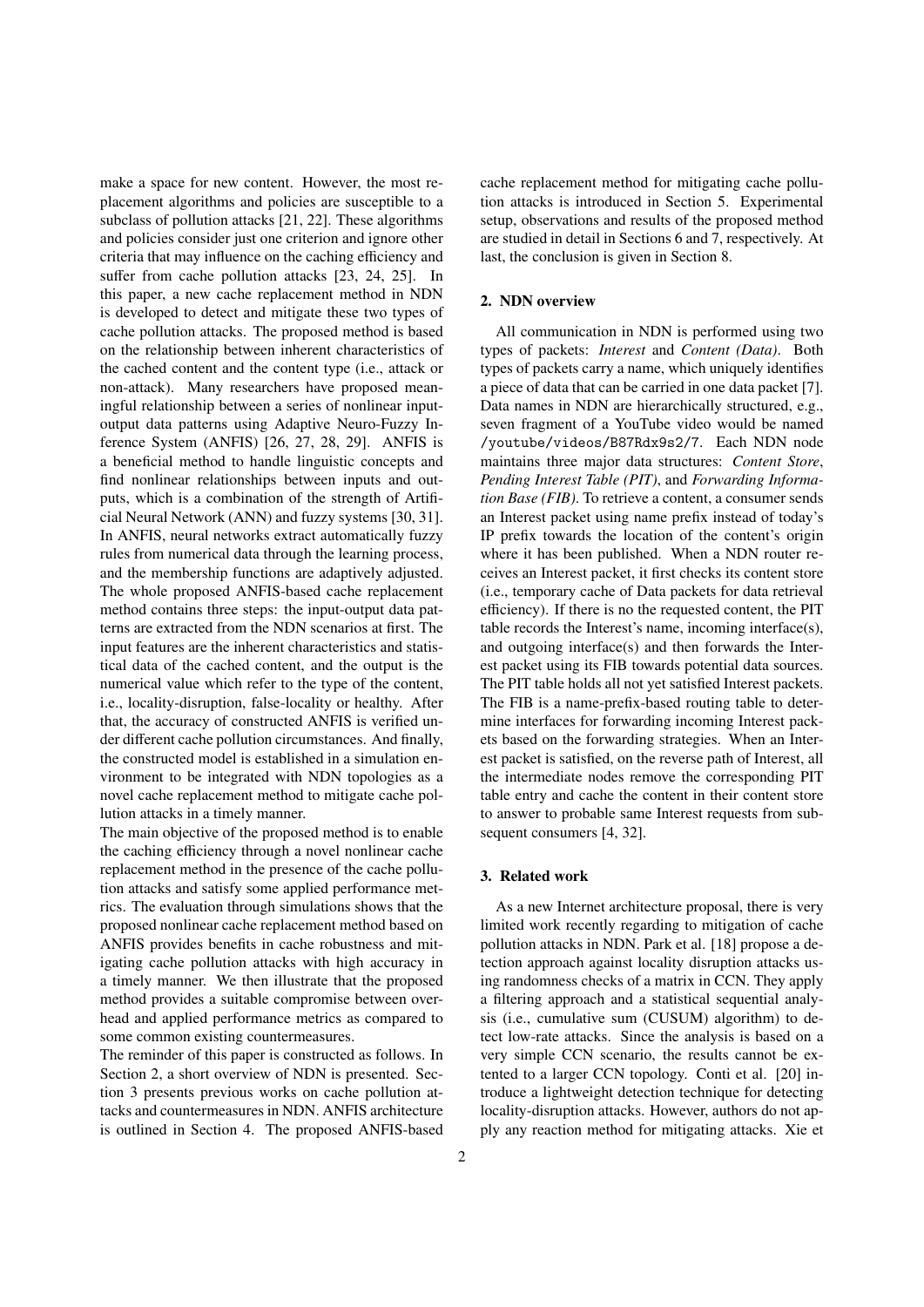al. [17] introduce a technique, called CacheShield with the goal of improving NDN cache robustness against locality disruption attacks. In CacheShield, when a router receives a content object, the CS evaluates a shielding function based on a logistic function that determines whether the content object should be cached. The CacheShield must run continuously even when no attack is in progress and store a large amount of statistics at each router that may reduce the space available to cache content. Paper [20] shows that CacheShield is ineffective against some pollution attacks and introduces new attacks specific to CacheShield. Ghali et al. [19] propose a ranking algorithm for cached content that allows routers to probabilistically distinguish good and bad content. This ranking is based on statistics collected from consumers' actions following delivery of content objects. Authors evaluate the performance of their ranking algorithm with inactive adversaries. They also assume that any fake content has a valid version till the proposed algorithm detects fake versions. The ranking algorithm must store several versions of the same content to detect a valid version, and therefore consume routers' storage and computing resources such as FIB for returning back the different possible versions of a same content.



Figure 1: ANFIS architecture with two inputs and nine rules

# 4. ANFIS

ANFIS is a class of adaptive networks whose functionality is equivalent to a fuzzy inference system which generates a fuzzy rule base and membership functions automatically [33]. ANFIS is an integration of neural network architectures with fuzzy inference system (FIS) to map a couple of inputs-output data patterns. An AN-FIS constructs a FIS (*if-then* rules) whose membership function parameters are adjusted using either backpropagation algorithm or in combination with a least squares type of method [34, 35]. An ANFIS architecture consists of a fuzzy layer, product layer, normalized layer, defuzzy layer, and summation layer. A typical architecture of ANFIS with two inputs (*x* and *y*), nine rules and one output  $(f)$  is depicted in Fig.  $1^1$ . Among many FIS models, the 1st order Sugeno fuzzy model is the most widely applied adaptive technique with high interpretability and computational efficiency for different problems [28, 34]. For a 1st order of Sugeno fuzzy model, a typical rule set with two fuzzy *if-then* rules can be expressed as:

*i f x is A*<sup>1</sup> *and y is B*<sup>1</sup> *then f*<sup>1</sup> = *p*<sup>1</sup> *x* + *q*1*y* + *r*<sup>1</sup> (1)

*i f x is A*<sup>2</sup> *and y is B*<sup>2</sup> *then f*<sup>2</sup> = *p*<sup>2</sup> *x* + *q*2*y* + *r*<sup>2</sup> (2)

where  $A_i$  and  $B_i$  are the fuzzy sets in the antecedent and  $p_i$ ,  $q_i$ , and  $r_i$  are the linear output parameters that are determined during the training process. As in Fig. 1, an ANFIS consists of five layers and nine *if-then* rules as follows:

Layer-1: all the square nodes in this layer are adaptive nodes. The outputs of layer 1 are the fuzzy membership grade of the inputs, which are given by:

$$
O_{1,i} = \mu_{Ai}(x), \text{ for } i = 1, 2, 3 \ O_{1,i} = \mu_{Bi-3}(y), \text{ for } i = 4, 5, 6
$$
\n(3)

where *x* and *y* are inputs to node *i*, and  $A_i$  and  $B_i$  are linguistic labels for inputs.  $O_{1,i}$  is the membership func-<br>tion of A, and  $P_{1,i}$  (a) and  $U_{2,i}$  (a) and other are tion of  $A_i$  and  $B_i$ .  $\mu_{Ai}(x)$  and  $\mu_{Bi-3}(y)$  can adopt any fuzzy membership function. For instance, if a Gaussian fuzzy membership function. For instance, if a Gaussian membership function is employed:

$$
\mu_{Ai}(x), \ \mu_{Bi-3}(y) = exp\left[-(\frac{x-c_i}{a_i})^2\right]
$$
 (4)

where  $c_i$  and  $a_i$  are the parameter set of the membership function. These parameters in this layer are referred to a premise parameters.

Layer-2: Every node in this layer is a fixed node with a

<sup>&</sup>lt;sup>1</sup>Reprinted from Expert Systems with Applications, Vol 37/12, Melek Acar Boyacioglu and Derya Avci, An Adaptive Network-Based Fuzzy Inference System (ANFIS) for the prediction of stock market return: The case of the Istanbul Stock Exchange, pages 7908- 7912, Copyright (2010), with permission from Elsevier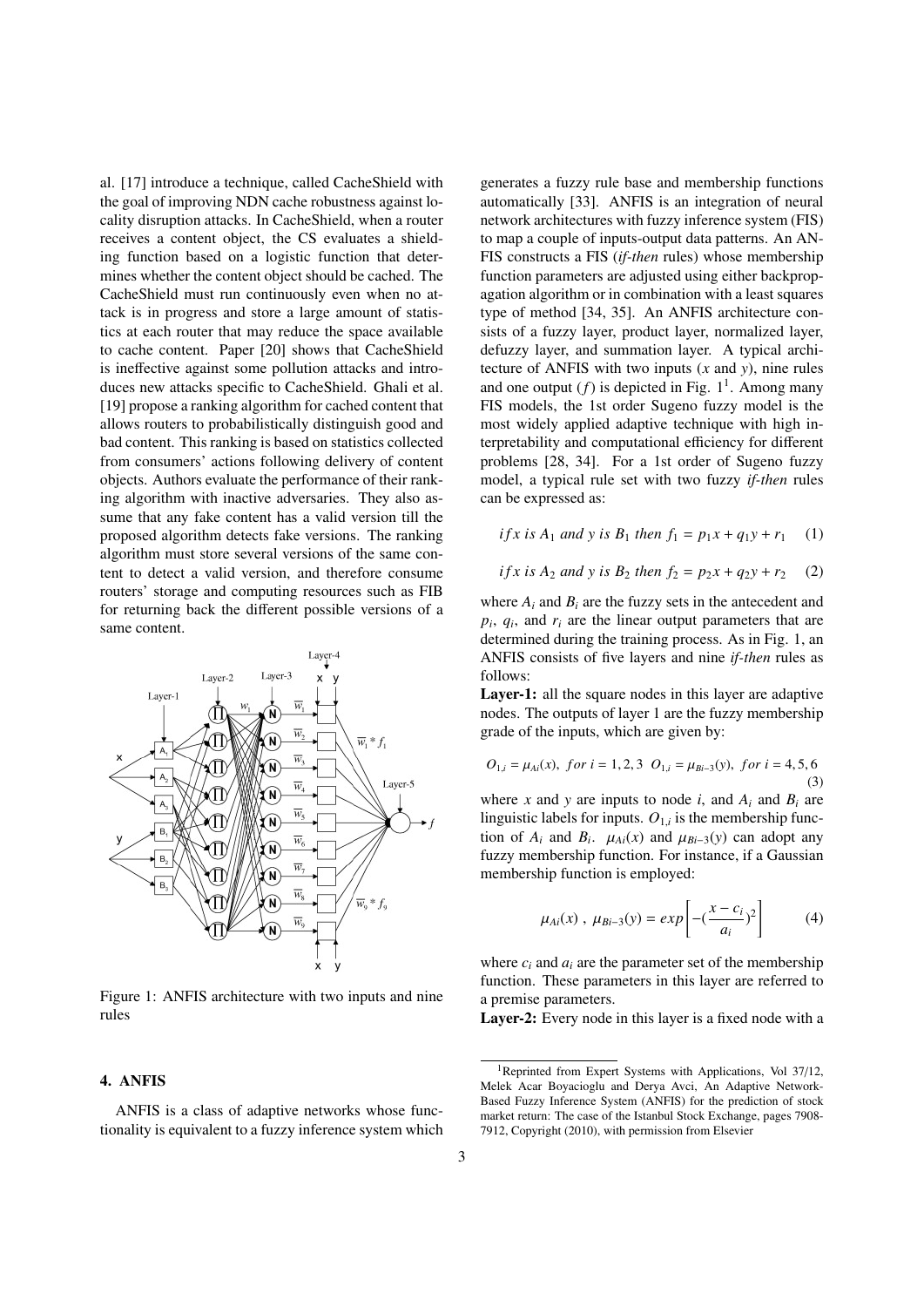circle node label  $\Pi$  which multiplies the incoming signals and sends the product out. The output of this layer can be represented as:

$$
O_{2,i} = w_i = \mu_{Ai}(x) \times \mu_{Bi-3}(y), \quad i = 1, 2, 3, ..., 9 \tag{5}
$$

Each node output represents the firing strength of a rule. Layer-3: Every node in this layer is also a fixed circle node labeled *N*, indicating that they play a normalization role to the firing strengths from the previous layer. The outputs of this layer can be represented as:

$$
O_{3,i} = \bar{w}_i = \frac{w_i}{(w_1 + w_2 + \dots + w_9)}, \quad i = 1, 2, 3, \dots, 9 \quad (6)
$$

Layer-4: In this layer, the square nodes are adaptive nodes. The output of each node in this layer is the product of the normalized firing strength and a 1st order polynomial (for a 1st order Sugeno model):

$$
O_{4,i} = \bar{w_i} \cdot f_i = w_i \cdot (p_i x + q_i y + r_i), \quad i = 1, 2, 3, ..., 9 \tag{7}
$$

where  $w_i$  is the output of layer 3 and three parameters  ${p_i, q_i, r_i}$  are the parameter set which will be referred<br>to as consequent parameters to as consequent parameters.

Layer-5: The single node in this layer is a circle node labeled  $\Sigma$  (overall output) that performs the summation of all incoming signals:

$$
O_{5,i} = f = \sum_{i} \bar{w}_{i} f_{i} = \frac{\sum_{i} w_{i} f_{i}}{\sum_{i} w_{i}}
$$
(8)

ANFIS has a hybrid learning rule algorithm which integrates the gradient descent and the least squares methods to train and adjust the premise and consequent parameters [36]. The hybrid learning algorithm is composed of a forward pass and a backward pass. The least squares method (forward pass) is used to optimize the consequent parameters with the premise parameters fixed to minimize the measured error in layer 4. In the backward pass, the premise parameters are updated by the gradient descent method [33, 36].

# 5. An ANFIS-based cache replacement method for mitigating cache pollution attacks

In this section, we design and construct the material of proposed ANFIS-based cache replacement method for mitigating cache pollution attacks in NDN. Afterwards, we use simulation to evaluate the effectiveness of the proposed method in two considered NDN topologies in Fig. 3. The proposed ANFIS-based cache replacement architecture is depicted in Fig. 2. The detail of the method is proposed as follows.

## *5.1. Data preparation*

The detection of cache pollution attacks is hard because all requested content are uncorrupted. The traditional detection methods usually observe and learn the legitimate users' traffic patterns and detect attacks and anomalies when such patterns change. To address this challenge, we analyze the inherent characteristics of cache pollution attacks and design a nonlinear approximation function through ANFIS to detect localitydisruption and false-locality attacks separately. In order to formulate the problem and construct an ideal method regarding the relationship between inputs (i.e., inherent characteristics of cached content) and output (i.e., content type) data, we define a set of parameters that govern the proposed ANFIS-based cache replacement method. We extract the input parameters based on published research articles such as [19, 37, 38], our observation during the design, and experts' opinion. The considered input parameters are defined as follows:

- 1. The cached content's longevity (*Longevity*). This corresponds to the time that content has remained in the cache between the time of content being cached and the current time.
- 2. The cached content's frequency access (*Frequency*). This corresponds to the estimation of content's access frequency. An Exponentially Weighted Moving Average (EWMA) method is employed as a filter to obtain a recent estimate of the access frequency rate. It can also identify the possible aberrant behavior of content's access frequency. EWMA applies weighting factors which decrease exponentially. The weighting for each older data decreases exponentially, giving much more importance to recent observations while still not discarding older observations entirely [39]. The degree of weighting decrease is expressed as a constant smoothing factor  $\beta$ , a number between 0 and 1. EWMA formula is defined as:

$$
\overline{\mu}_n = \beta \overline{\mu}_{n-1} + (1 - \beta) x_n \tag{9}
$$

where  $\overline{\mu}_n$  is the exponentially weighted moving av-<br>erage of the past measurements and x is the numerage of the past measurements and  $x_n$  is the number of content's access frequency in the *n*-th time interval. We apply the six recent time intervals (i.e., each 0.25 second) to calculate EWMA efficiently.

3. The Standard Deviation of content's access frequency in recent six time intervals (*Std.*). This parameter allows to distinguish the type of content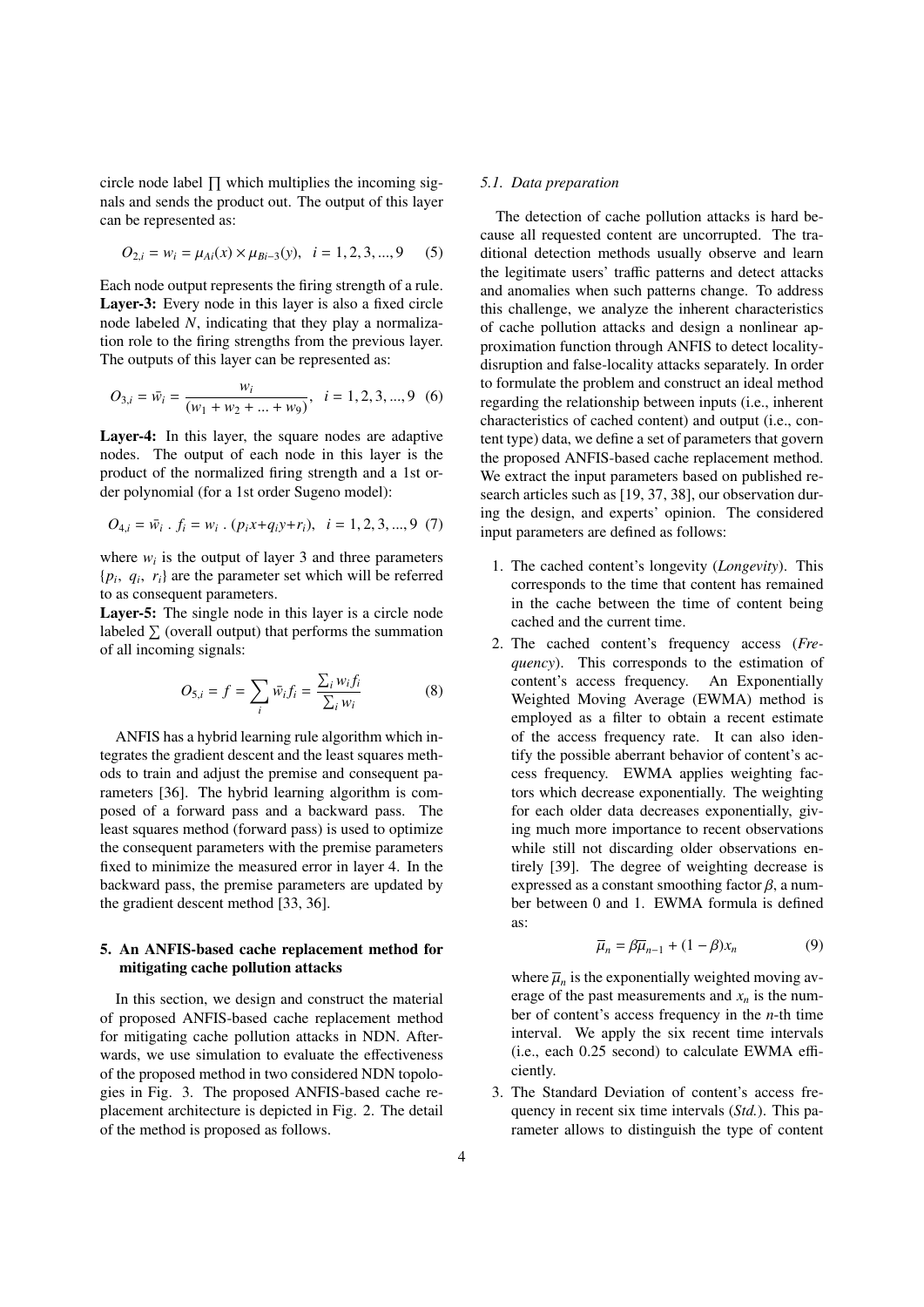

Figure 2: Schematic of the proposed ANFIS-based cache replacement method in NDN



Figure 3: Considered network topologies

request distribution. The Std. of an uniform distribution is (close to) zero, while other types of distribution such as normal and skewed are not (close to) zero.

- 4. The last access to the content (*Last Retrieval*). It corresponds to the time interval between the last time of content being used and the current time.
- 5. The percentage of cache hit (*Hit Ratio*). It corresponds to the content cache hit vs. the total content cache hit in the recent time interval.
- 6. The variance of an entire population of repeated requests for a same content from the local interfaces (*Interface turnout*). The variance allows to detect distributed cache pollution attacks, when all local interfaces return the same content continuously. If all local interfaces return the similar rate of content, the variance is close to zero.

The output of each data pattern is a goodness value which determines the type of content ranging [0..1]. The

boundary of assigned goodness value is defined as: 0 (false-locality or fake content), 0.5 (locality-disruption or new unpopular content), and 1 (healthy). We apply EWMA criterion in the last three time intervals to calculate the average goodness value for each content over a period of time.

According to Fig. 2, the applied ANFIS model is automatically executed after every time interval (we set it to 1 second) over cached content with longevity more than a threshold (we set 0.25 second) in order to rank all content based on the goodness value. The initial goodness value for new incoming content with the longevity less than the threshold is set to one (healthy content). After running ANFIS, each content gets a goodness value from the healthy (good) to fake (bad). Those content with the goodness value less than a predefined threshold (we set  $\theta$  < 0.2) are removed from the cache due to their fake type. This allows to possible valid (healthy) content be replaced with the fake version. Then, the re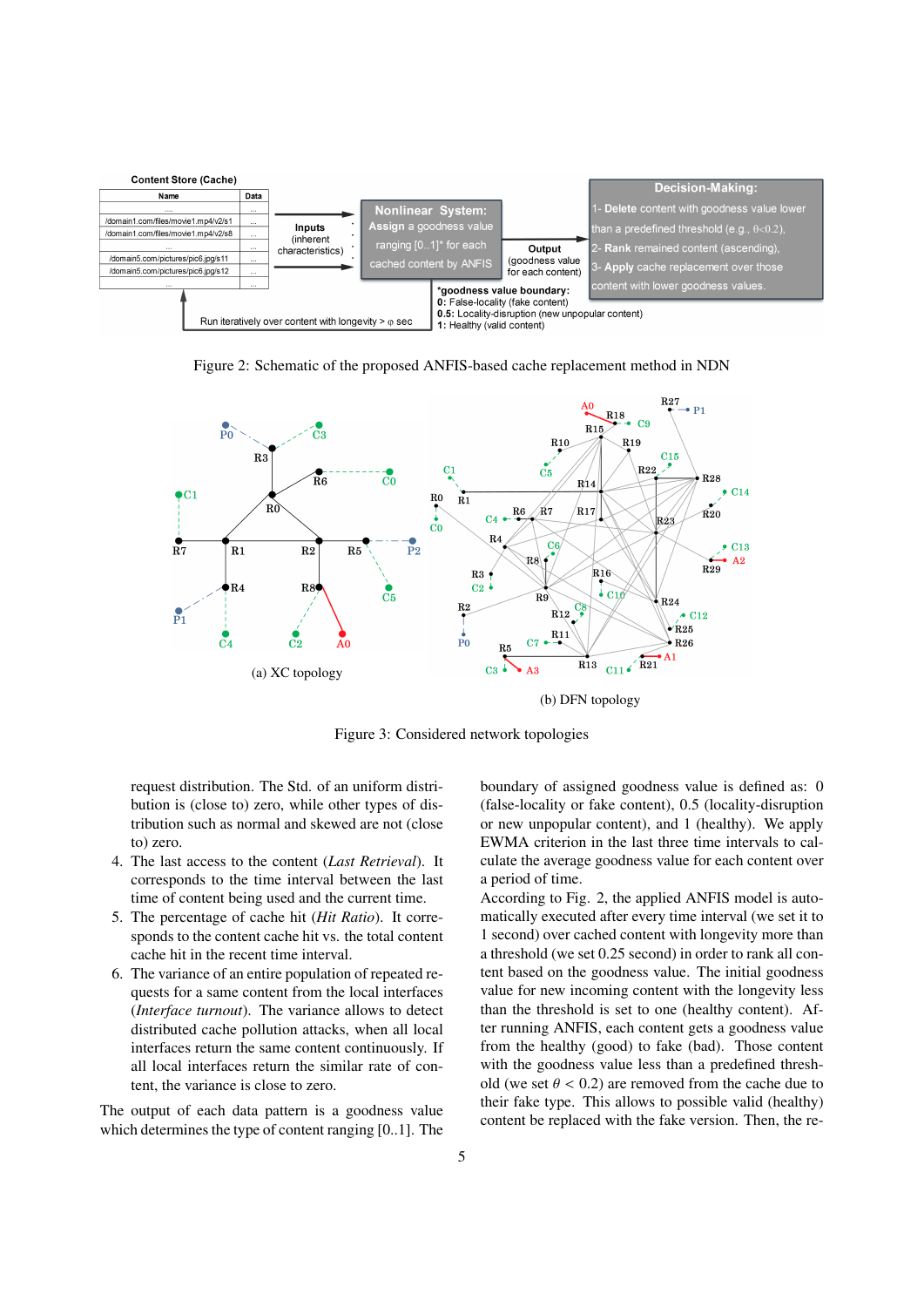maining content is sorted in ascending order based on the goodness value for cache replacement when a new content enters and the cache has not enough space for storing. Thus, the proposed method can efficiently and accurately mitigate the false-locality (by removing the fake content) and the locality-disruption (by removing those content with the lower goodness value for cache replacement) attacks in a timely manner.

#### *5.2. Materials of ANFIS*

During the training process, ANFIS tries to minimize the training error between the target output (i.e., the type of cached content) and the actual output of the ANFIS. The input-output data samples are collected based on the section 5.1. In particular, we set cache size to infinite to not to apply any cache replacement algorithm during the training process (see section 6).

In this work, ANFIS is established in MATLAB environment. The ANFIS has 6 inputs and one output. Before the training process, data samples should be normalized into [0..1], when dealing with parameters of different units and scales [40, 41]. All variables of AN-FIS have "gaussmf" membership function. The gaussmf is a kind of smooth membership functions, so the resulting model has a high accuracy [42]. The "and", "or" and "defuzzification" methods in ANFIS are selected as "product", "max" and "center of gravity", respectively. Fig. 4 shows the structure of the constructed ANFIS model as well as the number of fuzzy if-then rules. Before training process, the ANFIS structure is initialized by the fuzzy c-mean method through the input-output data, and its parameters are optimized by least squares and gradient descent algorithms.

## 6. Experimental setup

This section describes the considered network topologies, simulation environment, followed by the modeling of cache pollution attack strategies.

#### *6.1. Simulation environment*

We evaluate cache pollution attacks and countermeasures discussed in this paper via simulations. We rely on open-source ndnSIM [43] package, a module for ns-3 developed at UCLA as part of the NDN project. The ANFIS-based cache replacement method was firstly implemented with MATLAB on an Intel Pentium 4 3.0 GHz CPU, 4 GB RAM running Windows 7 Ultimate. Then, it was compiled as a  $C++$  shared library using the MATLAB compiler in order to integrated it with the ndnSIM environment.

The Experiments are performed over two topologies, as illustrated in Fig.  $3^2$ : Xie-complex (XC) and the German Research Network (DFN). The XC and DFN topologies have been identified in previous works as meaningful topologies for simulation [20, 44]. There are several commonly used symbols to identify the type of nodes in NDN networks (such as Fig. 3), including Cx, Px, Rx, and Ax to represent x-th consumer, producer, router and adversary nodes, respectively [20, 32]. In our configurations, we set nodes' PIT size to [500..800] entries randomly. The Interest expiration time was also set to the default timeout of 4000 ms. We set the link delay and queue length parameters to fixed values for every node. In particular, we set delay and queue length to 10 ms and 500, respectively. The requests of regular consumers (we call them *honest consumers*) follow a three types of pattern: Zipf-like, exponentially and batch (i.e., generating a specified number of Interests at specified points of simulation) distributions [43]. We also configure the pattern frequency of Interest packets ranging [100..800], where each honest consumer changes five times the frequency randomly. We apply randomly two different replacement policies in PIT table (i.e., perform different actions when limit on number of PIT entries is reached) including LRU and persistent policies. The nodes' cache capacity was randomly set to [100..400] content. We set the low and medium size for cache capacity to evaluate the accuracy and robustness of the proposed ANFIS-based method sufficiently.

The simulation runs over two and a half hours. The collected input-output data pattern during the simulation is divided into three blocks as training (70%) to fit (train) the ANFIS model, the first testing (15%) and the second testing (remaining last 15%) to confirm the ANFIS accuracy after training. During the simulation, honest consumers request content based on the abovementioned configurations. False-locality (see section 6.2) and locality-disruption (see section 6.3) attacks are issued by adversaries between 0s-30s and 50s-80s, respectively. Finally, the last thirty seconds between 100s-130s, adversaries launch both attacks at the same time to measure the effect of the proposed ANFIS-based cache replacement method in the simultaneous presence of the both attacks.

#### *6.2. False-locality*

We consider two types of content poisoning implementation: proactive and active attacks. Firstly, we con-

<sup>2</sup>Reprinted from Computer Networks, Vol 57/16, Mauro Conti, Paolo Gasti and Marco Teoli, A lightweight mechanism for detection of cache pollution attacks in Named Data Networking, pages 3178- 3191, Copyright (2013), with permission from Elsevier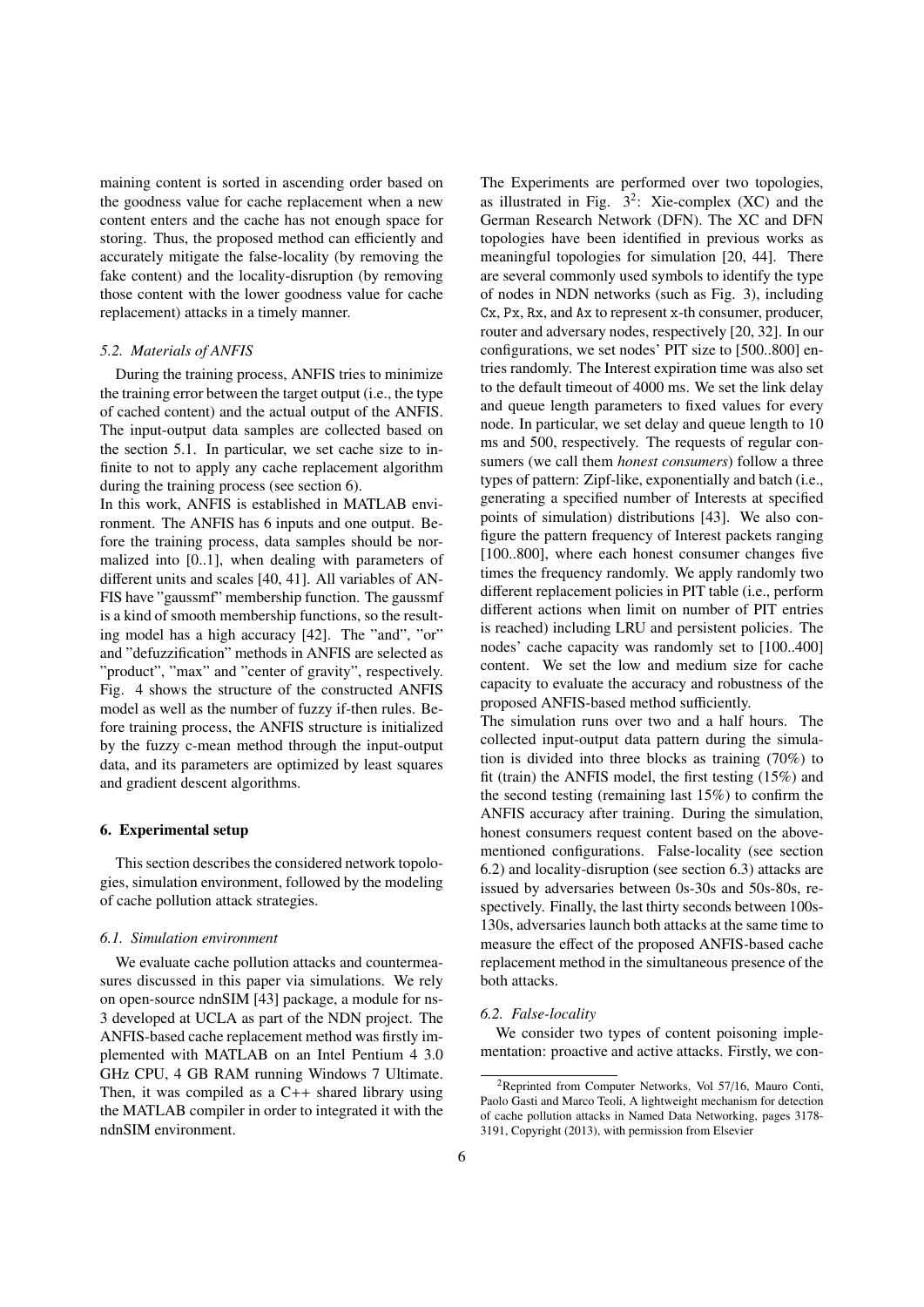

Figure 4: The structure of the proposed ANFIS



Figure 5: Final membership functions of the input data

sider a proactive content poisoning attack whereby adversaries anticipated a set of Interest packets for a set of valid content. Adversaries inject fake content into router caches. Assuming a consumer sends an Interest packet which is received by an intermediate router  $(R_i)$ and an entry is added to its PIT table. When a router or producer satisfies the Interest packet with a fake content and returns back to the  $R_i$ , all the intermediate nodes in the way back as well as  $R_i$  are polluted with a fake content. A range of honest consumers are not satisfied if an Interest returns a fake content. After receiving a fake content, they always send the same Interest packet until receive valid content. A range of adversaries behave in the opposite manner. They always ask for bogus content. The adversaries request content according to the uniform distribution. Secondly, we consider an active content poisoning attack whereby adversaries ask some fake content during the simulation run.

We use simulation to measure how many honest con-

sumers can retrieve healthy (valid) content and how fast they can do so when the router caches are poisoned. For proactive scenarios, all routers are pre-populated with different rate of fake content objects, 50%, 80%, and 95% of all the content when the simulation runs. In active scenarios, adversaries request a series of fake content in which intermediate routers are populated with fake content ranging 30%, 50%, and 70% of all the content. We demonstrate that the proposed scheme outperforms the most common policies as Least Frequently Used (LFU) and Least Recently Used (LRU) algorithms in terms of applied performance criteria.

# *6.3. Locality-disruption*

We assume that the adversaries can predict Interest packets from a set of honest consumers to issue Interests for attack purposes. The adversaries can issue Interest packets with 5%, 50%, and 90% of the total number of Interest packets issued by honest consumers according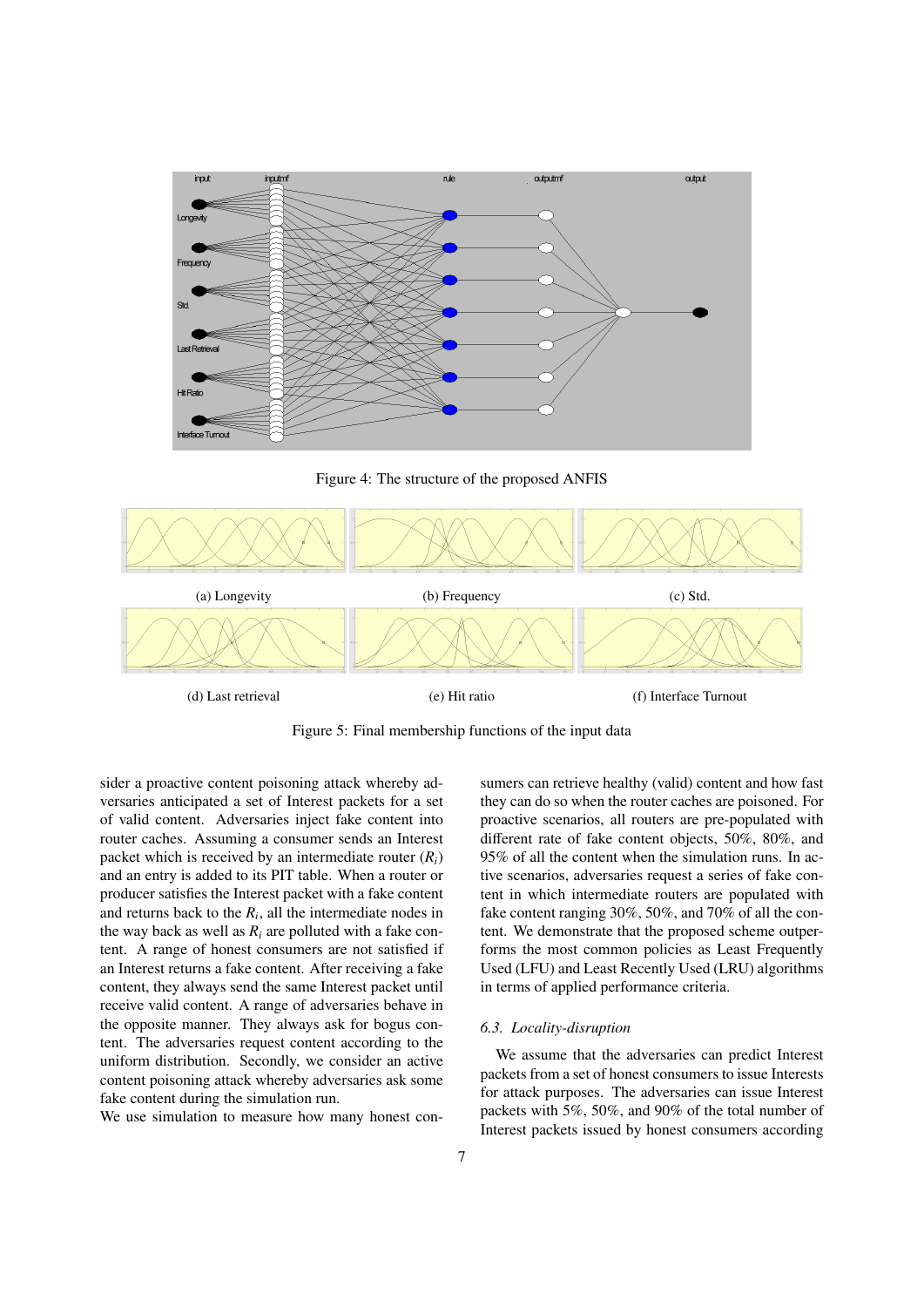to the uniform distribution. This allows to explore the effects of low, moderate and high attacks, and whether the proposed ANFIS-based countermeasure is able to identify and mitigate them.

To summarize multiple statistics in the absence and presence of attacks, we define the metric similar to Deng et al. [22] as the key measure of the effectiveness of the attack as:

$$
Hit \,\, damage \,\, ratio = 1 - \frac{HR(no - attack) - HR(attack)}{HR(no - attack)} \tag{10}
$$

Where, *HR*(*non* − *attack*) and *HR*(*attack*) denote the hit ratio of honest consumers in the absence/presence of an attack, respectively. When the *Hit damage ratio* is (close to) zero, the attack is completely ineffective, while it is (close to) one, the caching feature is completely under attack. We then demonstrate that the proposed scheme outperforms the most common policies as LFU, LRU independently and in conjunction with CacheShield [17] in terms of applied performance criteria. Xie et al. in [17] introduce CacheShield, a method to shield NDN routers from locality disruption attacks.

## 7. Experimental results

In this section, we demonstrate through simulations that the proposed ANFIS-based cache replacement method satisfies in a much better way the applied performance criteria as compared to the preexisting methods. Our countermeasure is tested over the two considered topologies in Fig. 3. Each router implements the proposed ANFIS-based technique discussed in Section 5.

## *7.1. Results of ANFIS design*

The training data used for constructing ANFIS model is the obtained statistical data (see section 6) from DFN topology. The constructed ANFIS model is used as a cache replacement method over both XC and DFN topologies in order to test its performance and robustness against cache pollution attacks.

Based on the hybrid training process in ANFIS through the number of constructed cluster centers by fuzzy c-mean clustering, there are seven fuzzy rules. The number of training epochs is 500 and the error tolerance was set to the default value, which is zero. The initial step-size and the increase and decrease rates were set to 0.01, 0.8, and 1.2, respectively. These configuration settings in our application are set up to cover a wide range of learning tasks, which lead to optimization of the training process. Fig. 5 illustrates the final membership functions of input data. To show the efficiency of



Figure 6: The statistical results on training data set



Figure 7: The statistical results on 1st testing data set



Figure 8: The statistical results on 2nd testing data set

the model, different performance metrics are applied including Mean Square Error (MSE), Mean Absolute Error (MAE), Root Mean Square Error (RMSE), Standard Deviation of the error (Std.), and Quantile-Quantile plot (Q-Q plot) followed by Pearson and Kendall tau b correlation coefficient divided to training and testing data sets. Numerical results are shown in Figs. 6-9. The plots demonstrate the correspondence between the real values (content type) and corresponding output values predicted by the ANFIS model, indicating that the AN-FIS model we have developed is accurate.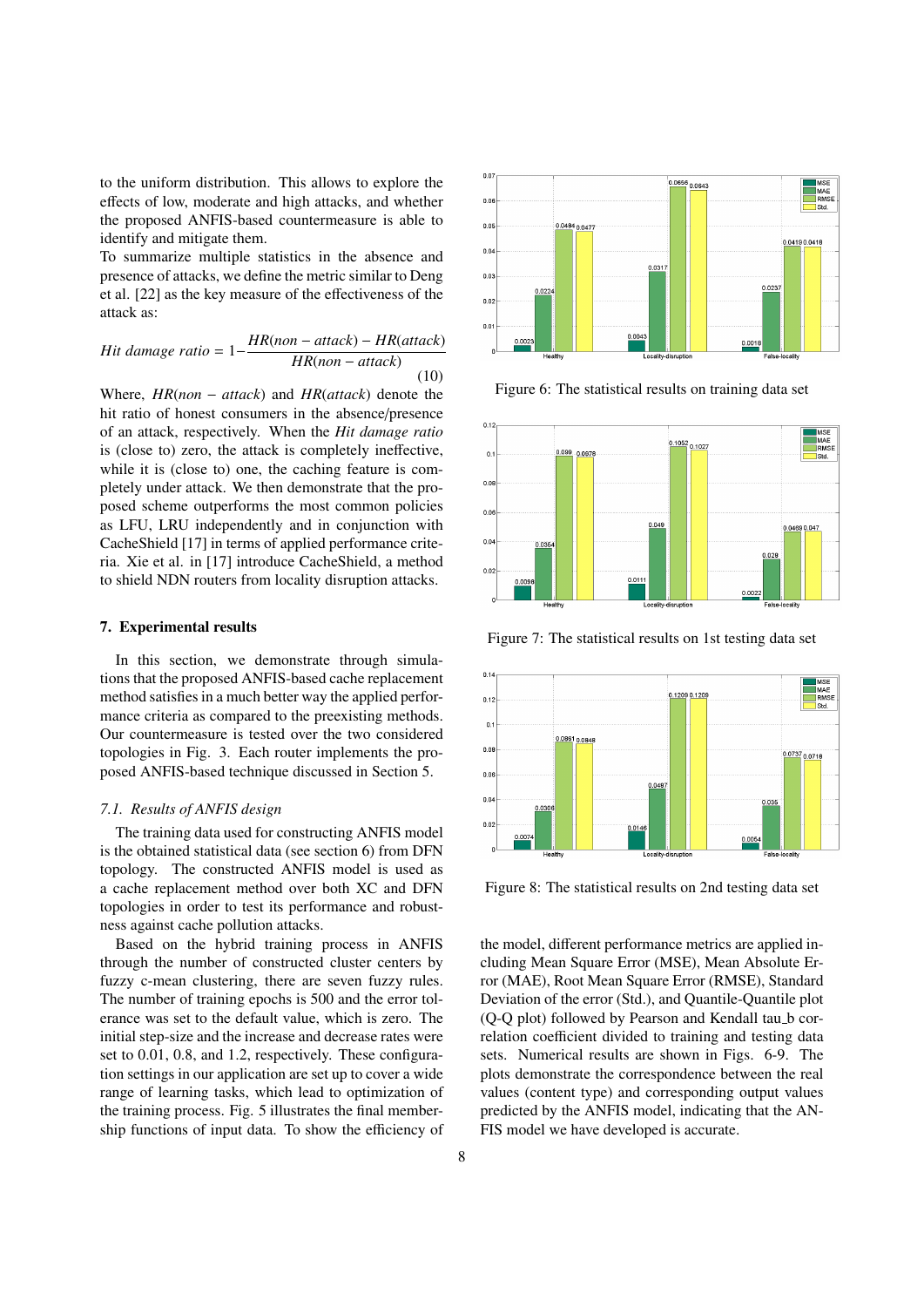

(a) Numerical results on training set (b) Numerical results on 1st testing set (c) Numerical results on 2nd testing set

Figure 9: Q-Q plot and statistical results



Figure 10: Results of different pre-populated fake content in XC topology (mean of 10 runs)



Figure 11: Results of different pre-populated fake content in DFN topology (mean of 10 runs)

## *7.2. Mitigating false-locality*

We first evaluate the effectiveness of proposed ANFIS-based cache replacement method in a simple network topology using the XC network. Fig. 10 illustrates the average behavior of three methods with different pre-populated fake content rate within 10 runs. The proposed ANFIS-based cache replacement method is more accurate and outperforms other methods in terms of the faster full convergence.

After verifying the correct behavior of ANFIS-based

cache replacement method in the XC topology, we consider a more complex network topology using DFN network in Fig. 11. Fig. 11 shows the average of experimental results by ANFIS-based, LRU, and LFU cache replacement methods within 10 runs. As shown in this figure, there is a considerable benefits of the proposed countermeasure implemented by ANFIS model in faster full convergence of the honest consumers. With increased rate of pre-populated fake content, the LRU and LFU methods perform an insignificant behavior in re-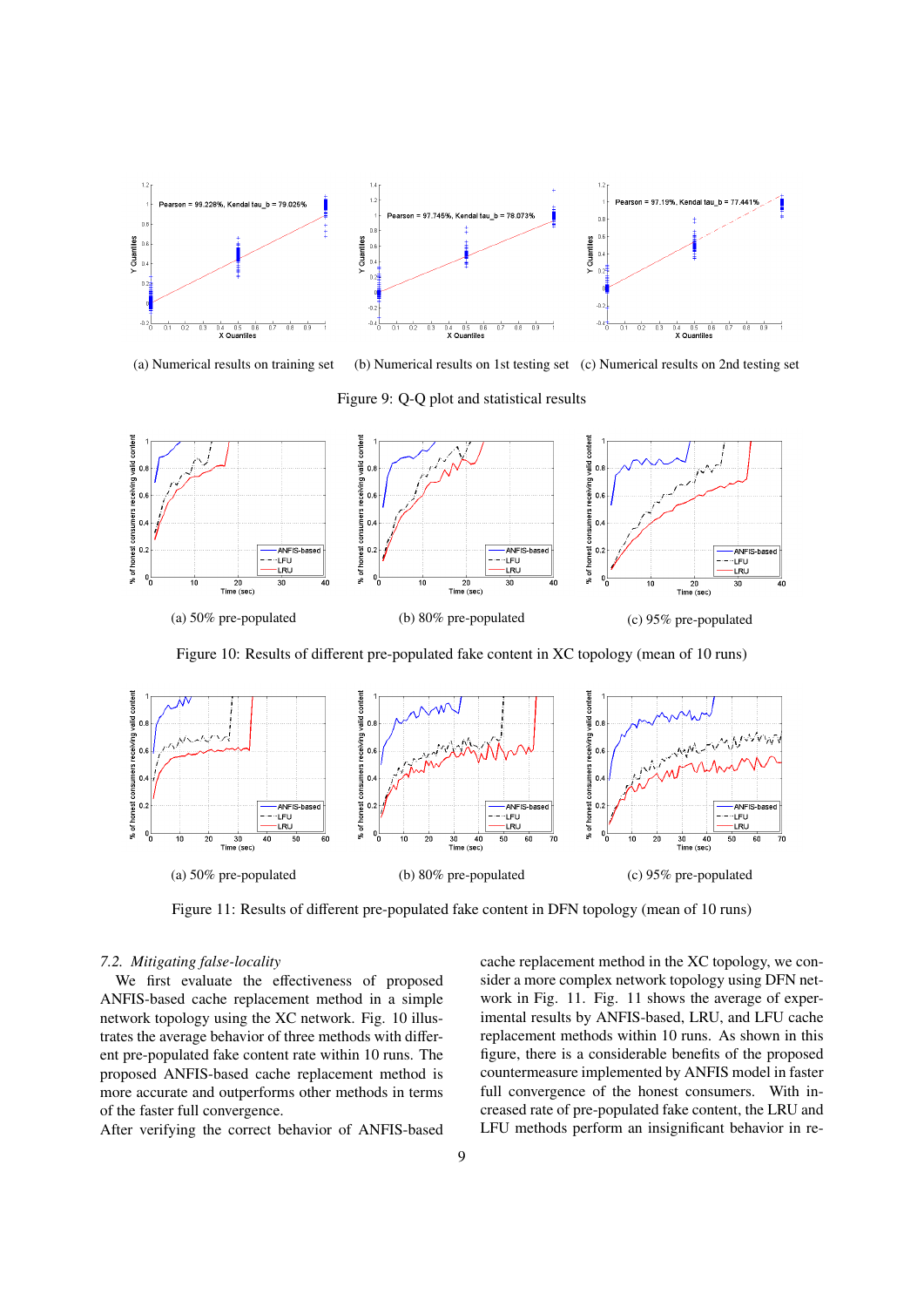

Figure 12: Results of Hit damage ratio for locality-disruption attack in XC topology (mean of 10 runs)

moving the fake content from the caches. Whereas, the proposed ANFIS-based method performs more accurate and efficient in removing the fake content from the caches and satisfies all the honest consumers in a timely manner.

## *7.3. Mitigating locality-disruption*

Simulation results in Figs. 12 and 13 show that our cache replacement technique can quickly detect the content placed with the goal of performing localitydisruption attacks and replace them when a new content is added to a full cache. These figures show that routers using ANFIS-based cache replacement method successfully outperforms four applied cache replacement algorithms in a timely manner. The most stunning result is the extreme vulnerability of the LRU and the LFU to pollution attacks.

The experimental results in Figs. 12a-12c and 13a-13c indicate that the ANFIS-based cache replacement technique is more resilient than the preexisting methods against locality-disruption attacks. Despite the fact that the hit damage ratio is still quite high by ANFIS-based technique in the early times of the simulation, the application of the ANFIS-based technique is quite effective and more reliable against low, middle, and high rate pollution attacks.

# *7.4. Mitigating combination of both attacks at the same time*

Adversaries can launch both false-locality and locality-disruption attacks at the same time. For instance, the same set of attackers can launch falselocality attacks by pre-populating 50% of the total honest consumers' Interest requests, and at the same time they start locality-disruption attacks to interfere the content locality by requesting the rest 50% of the honest consumers' Interest requests in the caches.

According to the proposed ANFIS-based cache replacement method discussed in section 5, the existence of locality-disruption attacks will not affect the detection of false-locality attacks and vise versa. First, the proposed method tries to detect false-locality attacks by assigning goodness value close to zero, and once detected, they are removed from the caches. Then those content with the goodness value close to 0.5, detected as locality-disruption attacks, would be replaced separately when a new content enters and cache space is full.

We vary the behavior of attackers for executing falselocality and locality-disruption attacks between 100 and 130 seconds of the simulation run. Figs. 14-16 and 17-19 are shown the results of mitigating both cache pollution attacks at the same time with different strategies in XC and DFN topologies, respectively. Experimental results demonstrate that our proposed method is more resilient and more accurate than preexisting methods to the mixture of attacks. The most stunning result is the extreme vulnerability of the LRU and LFU algorithms to the active false-locality attacks as compared to the proactive false-locality attacks. Thus, the proposed ANFIS-based cache replacement mechanism in the considered simulation environments offers visibly promising performance in presence of cache pollution attacks.

#### *7.5. The overhead cost*

In this section, we assess the overhead cost of our proposed method and preexisting schemes in presence of adversaries. In particular, we are interested in determining the overhead of the average number of arrival data packets for legitimate users in routers and the operation overhead of the methods.

*1. The overhead of the average of arrival data packets:* It guarantees that this amount of data packet was actually transferred over the channel during the cache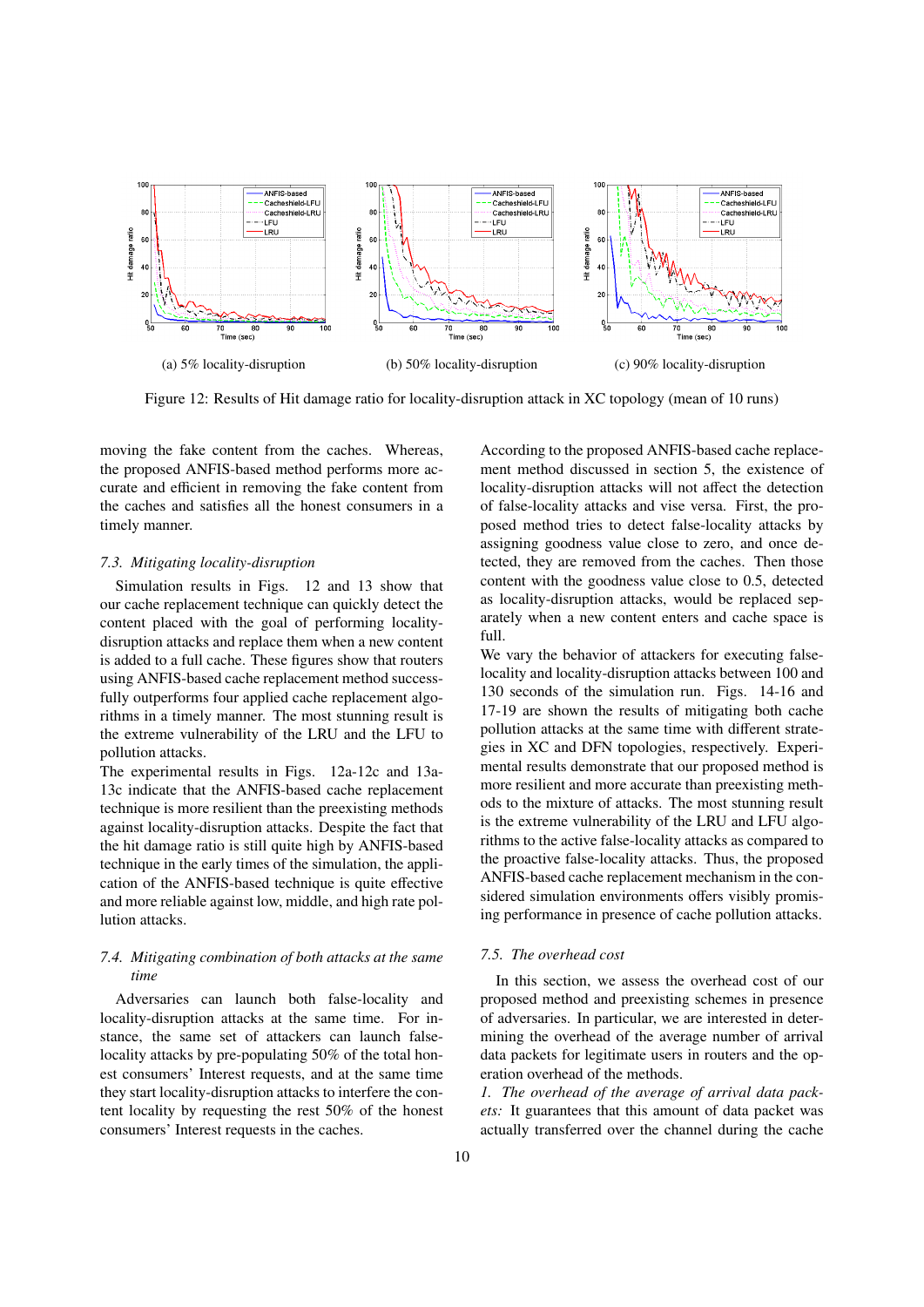

Figure 13: Results of Hit damage ratio for locality-disruption attack in DFN topology (mean of 10 runs)



(a) Receiving valid content by 30% false-locality (b) The hit damage ratio by 70% locality-disruption

Figure 14: The results for 30% false-locality and 70% locality-disruption in XC topology (mean of 10 runs)



(a) Receiving valid content by 50% false-locality (b) The hit damage ratio by 50% locality-disruption

Figure 15: The results for 50% false-locality and 50% locality-disruption in XC topology (mean of 10 runs)

pollution attacks. Figs. 20 and 21 show the average of overhead of transmitted data packets in routers in the XC and DFN networks, respectively. We can observe that the our proposed method outperforms other meth-

ods based on the lower overhead of data transmission. Our results confirm that the most data packets were able to cache to the closest edge routers (i.e., close routers to the legitimate consumers) by mitigating effectively both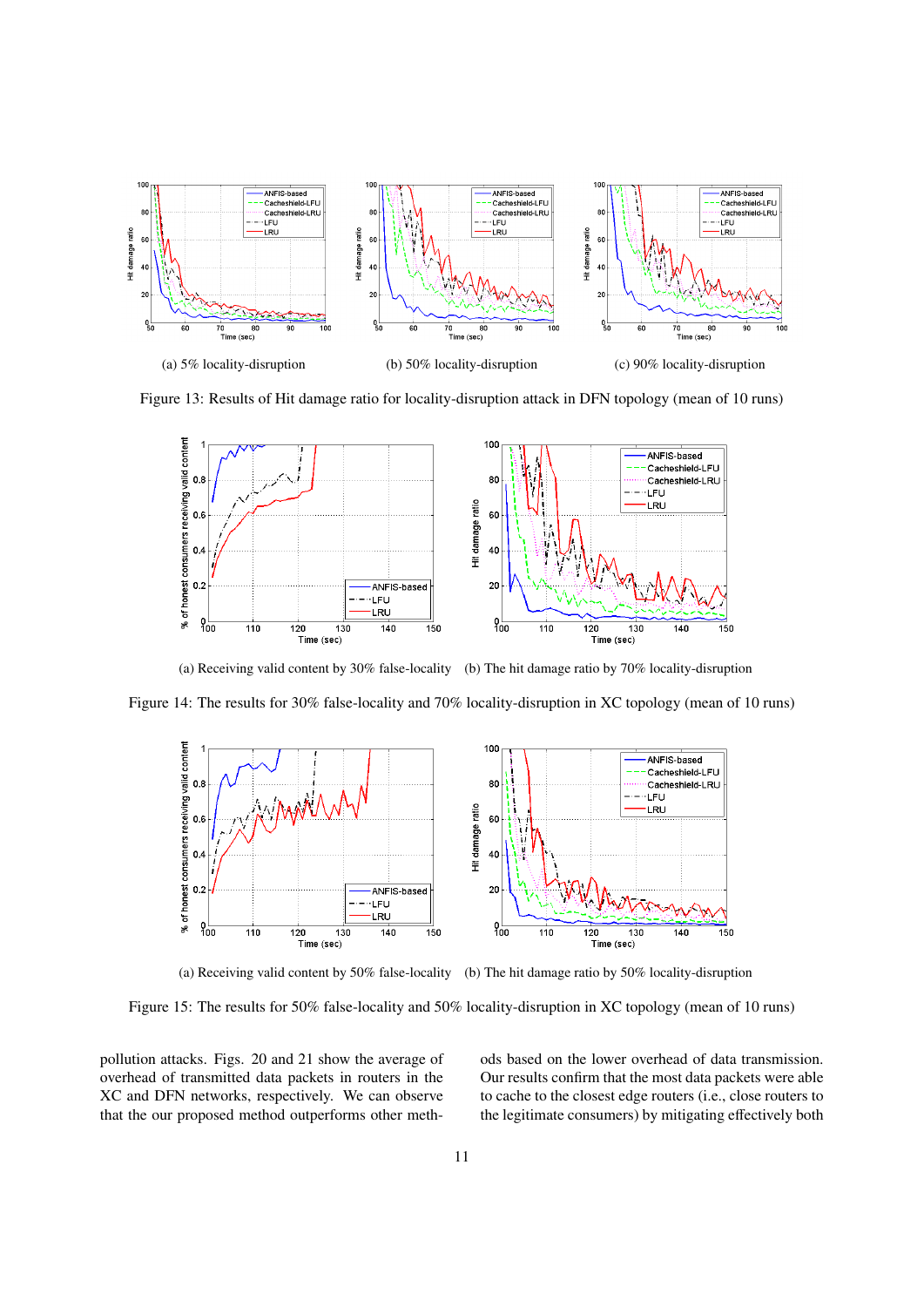

(a) Receiving valid content by 70% false-locality (b) The hit damage ratio by 30% locality-disruption

Figure 16: The results for 70% false-locality and 30% locality-disruption in XC topology (mean of 10 runs)



(a) Receiving valid content by 30% false-locality (b) The hit damage ratio by 70% locality-disruption

Figure 17: The results for 30% false-locality and 70% locality-disruption in DFN topology (mean of 10 runs)



(a) Receiving valid content by 50% false-locality (b) The hit damage ratio by 50% locality-disruption

Figure 18: The results for 50% false-locality and 50% locality-disruption in DFN topology (mean of 10 runs)

attacks. Our results also show that the overhead of transmitting data packets by LRU and LFU algorithms are greater than our proposed method and the CacheShield, making the attack more effective.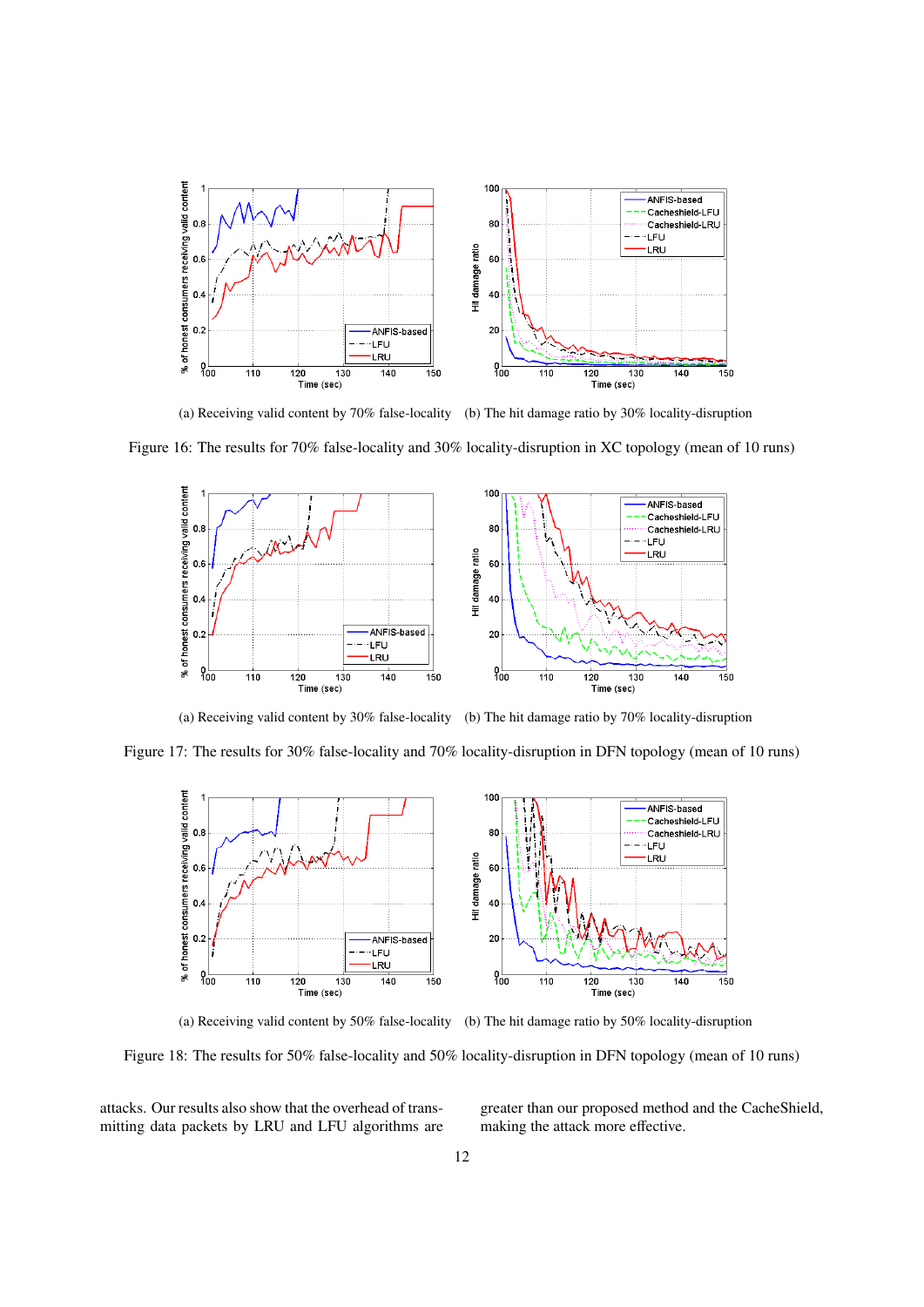

(a) Receiving valid content by 70% false-locality (b) The hit damage ratio by 30% locality-disruption

Figure 19: The results for 70% false-locality and 30% locality-disruption in DFN topology (mean of 10 runs)



Figure 20: The average of arrival data packets in XC topology

*2. The operation overhead:* This is the amount of processing time to execute the caching algorithms within operating system. Table 1 shows that the proposed method seems to be less time consuming than the other methods except LRU and LFU algorithms when attacks do not run simultaneously. The results in Table 1 indicate that the proposed approach can improve the performance as compared to LRU and LFU algorithms in terms of the operation overhead up to 3.93% and 2.15 %, and 4.15% and 3.78% in XC and DFN topologies respectively, when both cache pollution attacks are simultaneously implemented. According to the obtained results, by increasing rate of attacks, the overhead of our proposed method is considerably decreased as compared to LRU and LFU. The results from Table 1 also confirm that the our proposed method outperforms sufficiently the CacheShield-LRU and CacheShield-LFU methods in terms of the operation overhead up to 11.56% and 13.79%, and 18.67% and 20.14% in XC and DFN, respectively.

To evaluate the effectiveness and efficiency of the proposed method, we illustrate that the proposed ANFISbased method provides a suitable compromise between overhead (i.e., the overhead of the arrival data packets in Figs. 20 and 21, and the operation overhead of the algorithms in Table 1) and applied performance metrics including the percentage of legitimate consumers receiving valid content (Figs. 10-11 and 14a-19a) and the hit damage ratio (Figs. 12-13 and 14b-19b) as compared to common existing countermeasures. Therefore,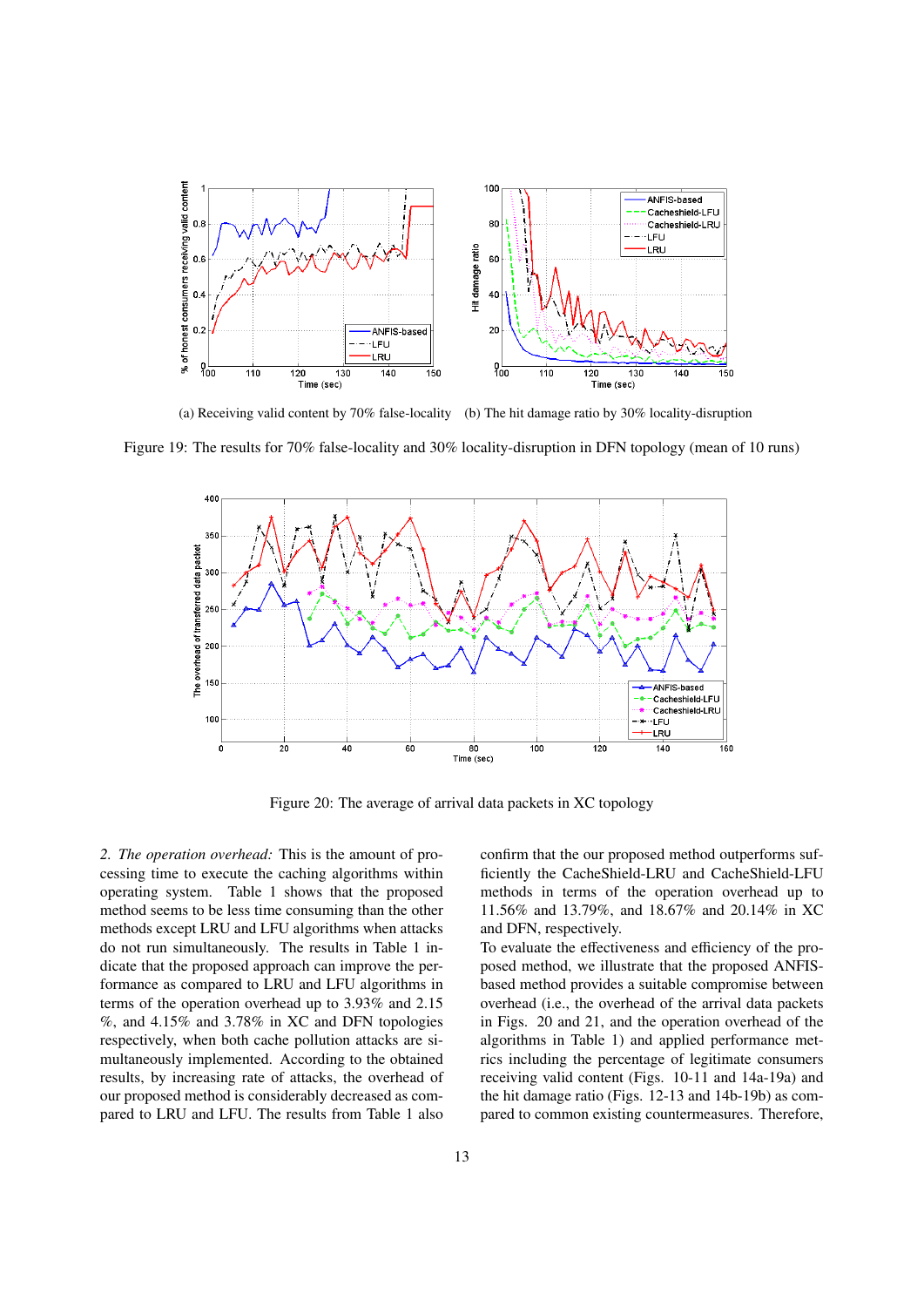

Figure 21: The average of arrival data packets in DFN topology

Table 1: Comparing operation overhead achieved by the proposed scheme over other methods (mean of 10 runs)

| Time (sec)                            | Attack | Percent of worsening ( $\downarrow$ ) and improving ( $\uparrow$ ) (%) |                   |                          |                              |
|---------------------------------------|--------|------------------------------------------------------------------------|-------------------|--------------------------|------------------------------|
|                                       |        | <b>LRU</b>                                                             | LFU               | CacheShield-LRU          | CacheShield-LFU              |
| <b>XC</b> topology:                   |        |                                                                        |                   |                          |                              |
| 0-50 (false-locality attacks)         | 50%    | $\perp$ 8.83                                                           | $\downarrow$ 7.98 | -                        |                              |
|                                       | 80%    | $\downarrow$ 7.11                                                      | $\downarrow$ 4.36 | $\overline{\phantom{a}}$ | $\qquad \qquad \blacksquare$ |
|                                       | 95%    | $\downarrow$ 5.32                                                      | $\downarrow$ 2.81 | $\overline{\phantom{0}}$ |                              |
| 50-100 (locality-disruption attacks)  | 5%     | $\downarrow$ 8.62                                                      | $\downarrow$ 7.37 | 11.41                    | 11.51                        |
|                                       | 50%    | J 8.47                                                                 | $\perp$ 6.29      | $\uparrow$ 10.11         | ↑ 11.24                      |
|                                       | 90%    | $\perp$ 6.83                                                           | $\downarrow$ 3.98 | 11.28                    | ↑12.76                       |
| 100-150 (combination of both attacks) | 30-70% | 1.74                                                                   | $\uparrow$ 1.31   | 10.18                    | ↑13.07                       |
|                                       | 50-50% | ↑2.59                                                                  | ↑ 1.64            | 11.56                    | ↑ 12.34                      |
|                                       | 70-30% | 13.93                                                                  | 12.15             | $\uparrow$ 11.01         | 1 1 3.79                     |
| <b>DFN</b> topology:                  |        |                                                                        |                   |                          |                              |
| 0-50 (false-locality attacks)         | 50%    | $\downarrow$ 9.52                                                      | $\downarrow$ 7.45 |                          |                              |
|                                       | 80%    | $\downarrow$ 8.17                                                      | $\downarrow$ 6.43 | $\overline{\phantom{0}}$ |                              |
|                                       | 95%    | $\downarrow$ 8.03                                                      | $\downarrow$ 5.14 | ٠                        |                              |
| 50-100 (locality-disruption attacks)  | 5%     | $\downarrow$ 9.21                                                      | $\downarrow$ 9.33 | 16.73                    | ↑15.33                       |
|                                       | 50%    | $\downarrow$ 9.01                                                      | $\downarrow$ 7.75 | 17.11                    | 16.03                        |
|                                       | 90%    | $\downarrow$ 6.83                                                      | $\downarrow$ 7.24 | 15.91                    | ↑ 17.76                      |
| 100-150 (combination of both attacks) | 30-70% | $\uparrow$ 1.42                                                        | $\uparrow$ 1.66   | ↑ 17.34                  | 1 20.02                      |
|                                       | 50-50% | $\uparrow$ 2.84                                                        | $\uparrow$ 2.03   | 17.13                    | ↑19.38                       |
|                                       | 70-30% | 14.15                                                                  | 13.78             | 18.67                    | \$20.14\$                    |

the extensive analysis satisfies the objectives of the experiment in terms of the applied performance metric and ensure that the proposed ANFIS-based caching for mitigating cache pollution attacks in NDN can yield high accuracy as compared to other methods without very much computational cost.

# 8. Conclusion

In this paper, we proposed a novel ANFIS-based cache replacement method to mitigate two generic cache pollution attacks namely false-locality and locality-disruption in NDN. Simulation results showed that the proposed method provides very accurate results as compared to LRU and LFU algorithms independently and in conjunction with CacheShield scheme. Experimental results and analysis show the proposed ANFISbased cache replacement method is very effective in determining and mitigating the fake content, and has a very high detection rate of locality-disruption attacks to replace them when new content is added to a full cache in a timely manner. The extensive analysis satisfies the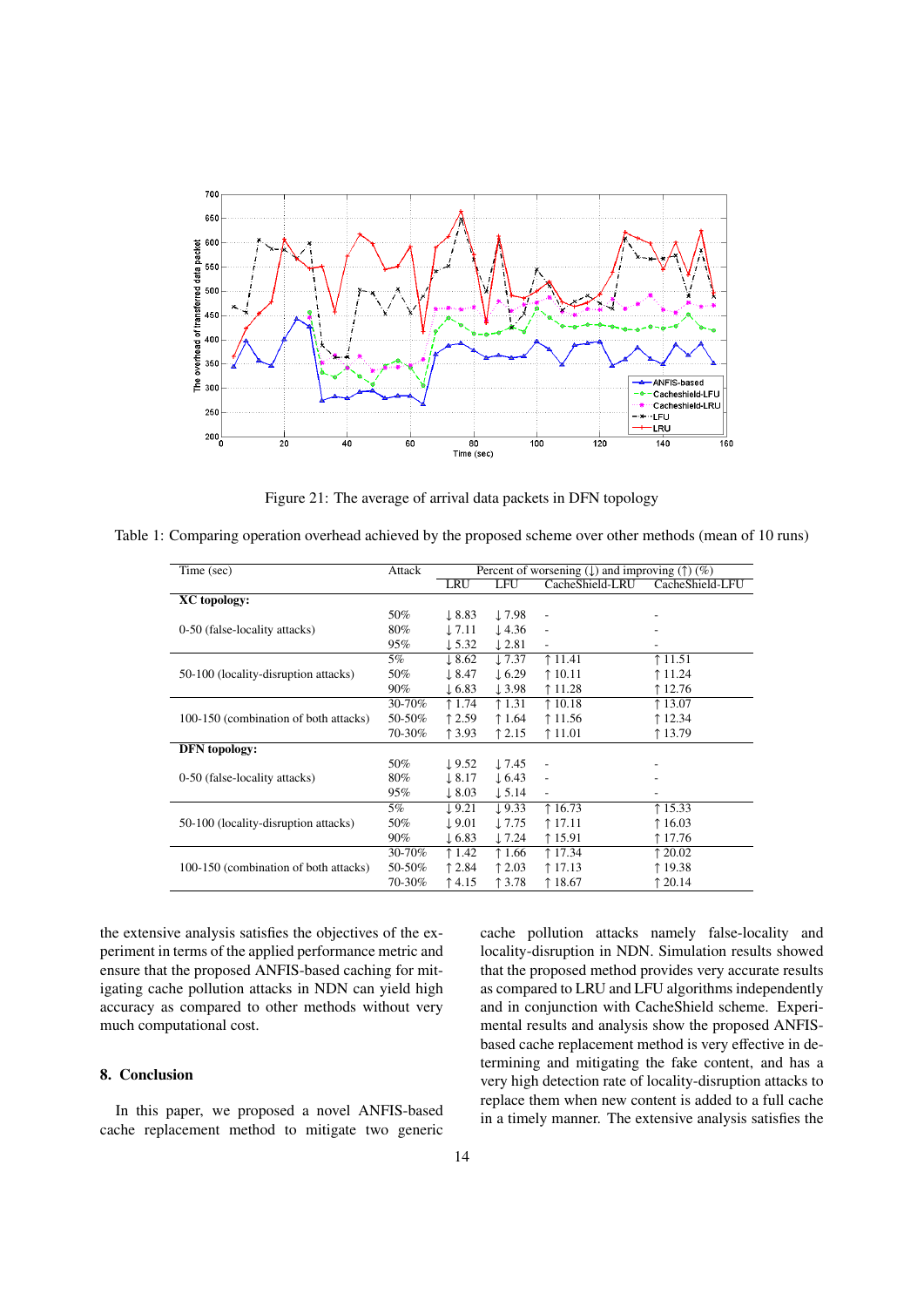objectives of the experiment and ensure that the proposed ANFIS-based caching for mitigating cache pollution attacks can yield high accuracy as compared to other methods without very much computational cost. Future work includes devising several improvements to the approach presented in this paper and its use in larger and more complex network topologies.

## 9. Acknowledgments

This work was partially supported by projects TIN2013-47272-C2-2 and SGR-2014-881.

#### References

- [1] Jacobson, V., Smetters, D.K., Thornton, J.D., Plass, M.F., Briggs, N.H., Braynard, R.L.. Networking named content. In: Proceedings of the 5th international conference on Emerging networking experiments and technologies. ACM; 2009, p. 1 – 12.
- [2] Zhang, G., Li, Y., Lin, T.. Caching in information centric networking: A survey. Computer Networks 2013;57(16):3128 – 3141.
- [3] Sourlas, V., Flegkas, P., Tassiulas, L.. A novel cache aware routing scheme for information-centric networks. Computer Networks 2014;59:44 – 61.
- [4] Karami, A., Guerrero-Zapata, M.. A fuzzy anomaly detection system based on hybrid pso-kmeans algorithm in content-centric networks. Neurocomputing 2015;149(Part C):1253 – 1269.
- [5] qing Wang, G., Huang, T., Liu, J., ya Chen, J., jie Liu, Y.. Modeling in-network caching and bandwidth sharing performance in information-centric networking. The Journal of China Universities of Posts and Telecommunications 2013;20(2):99 – 105.
- [6] Dannewitz, C., Kutscher, D., Ohlman, B., Farrell, S., Ahlgren, B., Karl, H.. Network of information (netinf) an informationcentric networking architecture. Computer Communications 2013;36(7):721 – 735.
- [7] Zhang, L., Estrin, D., Burke, J., Jacobson, V., Thornton, J., Smetters, D.K., et al. Named data networking (ndn) project. Tech. Rep. PARC TR-2010-3; Palo Alto Research Center; 2010.
- [8] Karami, A., Guerrero-Zapata, M.. A hybrid multiobjective rbfpso method for mitigating dos attacks in named data networking. Neurocomputing 2015;151(Part 3):1262 – 1282.
- [9] Chaabane, A., Cristofaro, E.D., Kaafar, M.A., Uzun, E.. Privacy in content-oriented networking: Threats and countermeasures. ACM SIGCOMM Computer Communication Review 2013;43(3):25 – 33.
- [10] Acs, G., Conti, M., Gasti, P., Ghali, C., Tsudik, G.. Cache privacy in named-data networking. In: 33rd IEEE International Conference on Distributed Computing Systems (ICDCS). 2013, p.  $41 - 51$ .
- [11] Lee, H., Nakao, A.. User-assisted in-network caching in information-centric networking. Computer Networks  $2013:57(16):3142 - 3153.$
- [12] Kim, Y., Yeom, I.. Performance analysis of in-network caching for content-centric networking. Computer Networks 2013;57(13):2465 – 2482.
- [13] Carofiglio, G., Gallo, M., Muscariello, L.. On the performance of bandwidth and storage sharing in information-centric networks. Computer Networks 2013;57(17):3743 – 3758.
- [14] Chai, W.K., He, D., Psaras, I., Pavlou, G., Cache less for more in information-centric networks (extended version). Computer Communications 2013;36(7):758 – 770.
- [15] Xylomenos, G., Ververidis, C.N., Siris, V.A., Fotiou, N., Tsilopoulos, C., Vasilakos, X., et al. A survey of informationcentric networking research. IEEE Communications Surveys Tutorials 2013;:1 – 26.
- [16] Lauinger, T., Laoutaris, N., Rodriguez, P., Strufe, T., Biersack, E., Kirda, E.. Privacy risks in named data networking: what is the cost of performance? ACM SIGCOMM Computer Communication Review 2012;42(5):54 – 57.
- [17] Xie, M., Widiaja, I., Wang, H., Enhancing cache robustness for content-centric networking. In: IEEE Proceedings on INFO-COM. 2012, p. 2426 – 2434.
- [18] Park, H., Widjaja, I., Lee, H.. Detection of cache pollution attacks using randomness checks. In: IEEE International Conference on Communications (ICC), 2012, p.  $1096 - 1100$ .
- [19] Ghali, C., Tsudik, G., Uzun, E.. Needle in a haystack: Mitigating content poisoning in named-data networking. In: Proceedings of NDSS Workshop on Security of Emerging Networking Technologies (SENT). 2014,.
- [20] Conti, M., Gasti, P., Teoli, M.. A lightweight mechanism for detection of cache pollution attacks in named data networking. Computer Networks 2013;57(16):3178 – 3191.
- [21] Chen, H., Xiao, Y., Vrbsky, S.V.. An update-based step-wise optimal cache replacement for wireless data access. Computer Networks 2013;57(1):197 – 212.
- [22] Deng, L., Gao, Y., Chen, Y., Kuzmanovic, A.. Pollution attacks and defenses for internet caching systems. Computer Networks 2008;52(5):935–956.
- [23] Kaya, C.C., Zhang, G., Tan, Y., Mookerjee, V.S.. An admission-control technique for delay reduction in proxy caching. Decision Support Systems  $2009;46(2):594 - 603$ .
- [24] Romano, S., ElAarag, H.. A neural network proxy cache replacement strategy and its implementation in the squid proxy server. Neural Computing and Applications 2011;20(1):59 – 78.
- [25] Ahmed, W.A., Shamsuddin, S.M.. Neuro-fuzzy system in partitioned client-side web cache. Expert Systems with Applications 2011;38:14715 – 14725.
- [26] Bagheri, A., Peyhani, H.M., Akbari, M.. Financial forecasting using anfis networks with quantum-behaved particle swarm optimization. Expert Systems With Applications  $2014;41(14):6235 - 6250$
- [27] Budyal, V., Manvi, S., Anfis and agent based bandwidth and delay aware anycast routing in mobile ad hoc networks. Journal of Network and Computer Applications 2014;39:140 – 151.
- [28] Güneri, A.F., Ertay, T., Yücel, A.. An approach based on anfis input selection and modeling for supplier selection problem. Expert Systems With Applications 2011;38:14907 – 14917.
- [29] Moayer, S., Bahri, P.A.. Hybrid intelligent scenario generator for business strategic planning by using anfis. Expert Systems With Applications 2009;36:7729 – 7737.
- [30] Guillaume, S.. Designing fuzzy inference systems from data: an interpretability-oriented review. IEEE Transactions on Fuzzy Systems 2001;9(3):426 – 443.
- [31] Naderloo, L., Alimardani, R., Omid, M., Sarmadian, F., Javadikia, P., Torabi, M.Y., et al. Application of {ANFIS} to predict crop yield based on different energy inputs. Measurement 2012;45(6):1406 – 1413.
- [32] Compagno, A., Conti, M., Gasti, P., Tsudik, G.. Poseidon: Mitigating interest flooding ddos attacks in named data networking. In: 38th Annual IEEE Conference on Local Computer Networks (LCN). 2013, p. 630 – 638.
- [33] Jang, J.S.. Anfis: adaptive-network-based fuzzy inference system. IEEE Transactions on Systems, Man and Cybernetics